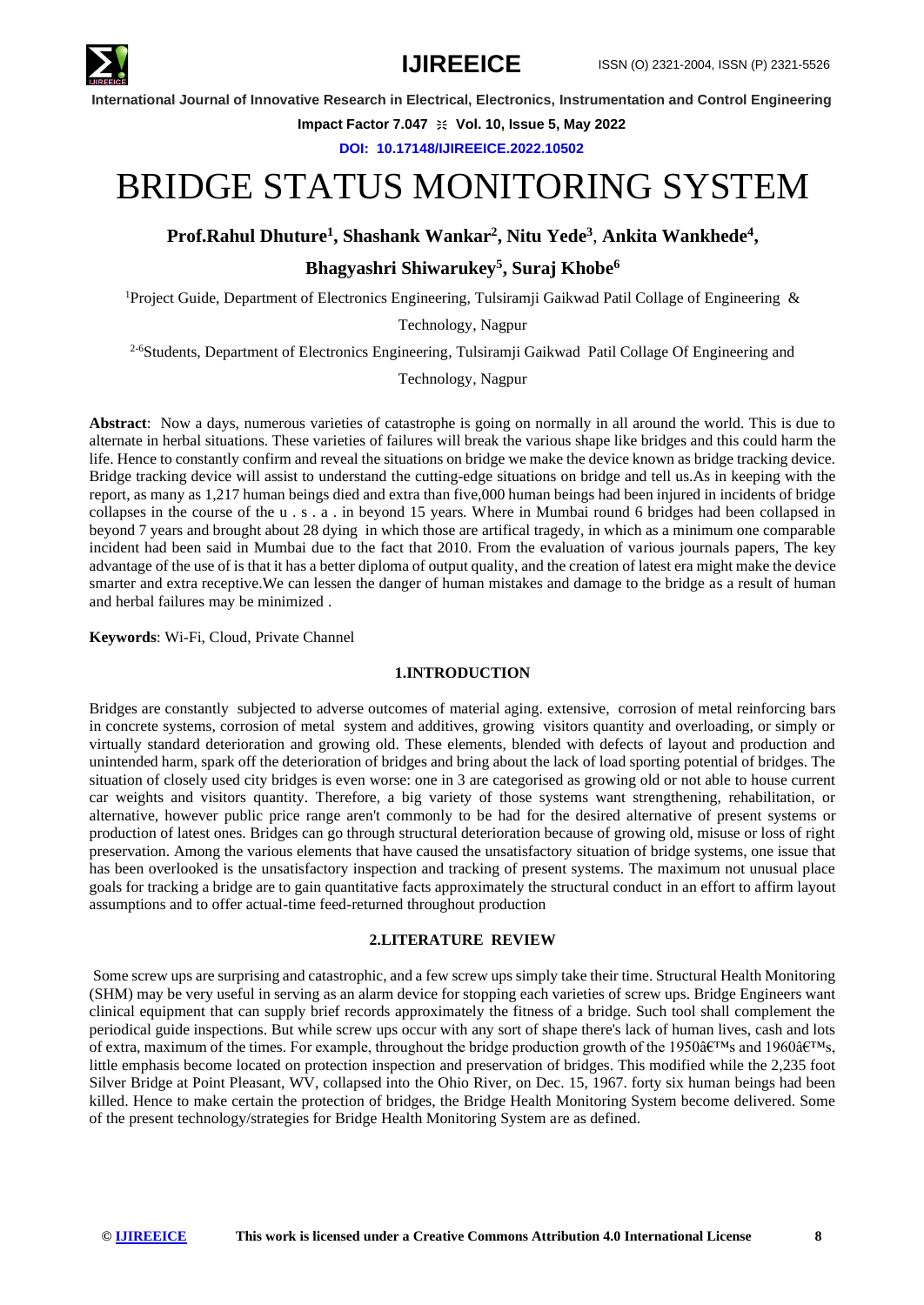

#### **Impact Factor 7.047**  $\cong$  **Vol. 10, Issue 5, May 2022**

#### **DOI: 10.17148/IJIREEICE.2022.10502**

#### **3. OBJECTIVE OF THE PROJECT**:

The aim of our task is to layout, implement,and check a Bridge reputation tracking device that can be used for tracking fitness of bridge. The Bridge device is save you the accidents, it can be assist to repaire the bridge earlier than absolutely broken.It is useful to shield human beings from foremost accidents.It is value saving Through this we can capable of reveal daily reputation of bridge in day by day basist a lot of heavy vehicals are jogging thru bridge ,so it's miles very obious to bridge ought to be broken and we can't test it on day by day basis, so this tool is assist us to reveal this and assist to saving of many lives and it's time saving additionally.

#### **4.DESIGN AND FABRICATION** :

Bridge reputation tracking device is likewise we will say bridge fitness tracking device additionally as it suggests reputation of the fitness of bridge .Fig. suggests beneathneath a way to paintings this device and additives the use of for this device are those following.



#### **BLOCK DIAGRAM**

#### **Components Required**:

- 1.Remote 2.Switches 3.Transistor 4.Ic 5.Display seven segment 6.sensors as continuity sensors 7.Resistance 8.Diode 9.Capacitor
- 10.Gear box motors
- 11.Metal plates
- 12.Coupler

#### **7. METHODOLOGY :**

### • **POWER SUPPLY**

Power deliver is a connection with a supply of electrical energy. A tool or device that elements electric or different varieties of electricity to an output load or organization of hundreds is known as a energy deliver unit or PSU. The time period is maximum usually carried out to electric electricity elements, much less regularly to mechanical ones, and infrequently to others.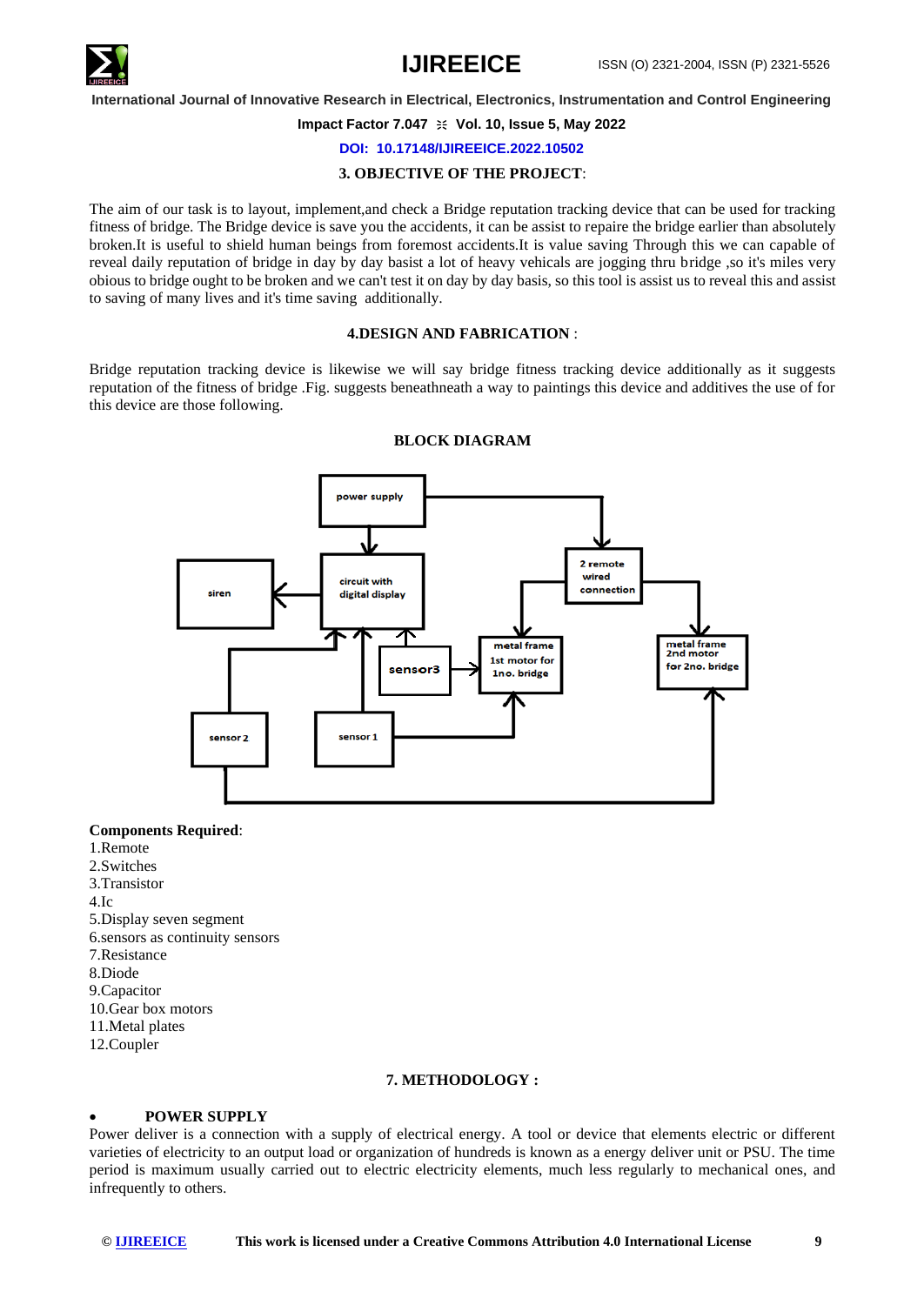

#### **Impact Factor 7.047**  $\cong$  **Vol. 10, Issue 5, May 2022**

**DOI: 10.17148/IJIREEICE.2022.10502**

#### • **REGULATOR IC (78XX)**

It is a 3 pin IC used as a voltage regulator. It converts unregulated DCcutting-edge into regulated DC cutting-edge. Normally we get constant output via way of means of connecting the voltage regulator on the output of the filtered DC (see in above diagram). It also can be utilized in circuits to get a low DC voltage from a excessive DC voltage (as an example we use 7805 to get 5V from 12V).



#### • **DIODE**:

 The diode is a p-n junction tool. Diode is the issue used to govern the glide of the cutting-edge in someone direction. The diode extensively works in ahead bias. Diode while the cutting-edge flows from the P to N direction. Then it's miles in ahead bias. The Zener diode is utilized in opposite bias feature i.e. N to P direction



### • **RESISTORS**

 The glide of fee thru any cloth encounters an opposing pressure comparable in lots of respects to mechanical friction .this opposing pressure is known as resistance of the cloth .in a few electric powered circuit resistance is intentionally delivered in shape of resistor. Resistor used fall in 3 categories , best of which might be colour coded which might be steel movie and carbon movie resistor



#### • **Buzzer**:

An audio signaling tool like a beeper or buzzer can be electromechanical or piezoelectric or mechanical type. The essential feature of that is to transform the sign from audio to sound. Generally, it's miles powered thru DC voltage and utilized in timers, alarm devices, printers, alarms, computers, etc. Based at the numerous designs, it may generate unique seems like alarm, music, bell & siren. bell & siren.



#### • **DPDT Switch :**

A DPDT or Double Pole Double Throw transfer consists of inputs & 4 outputs in which each enter has equal outputs. This transfer may be very flexible due to the fact every terminal on this transfer may be both in certainly considered one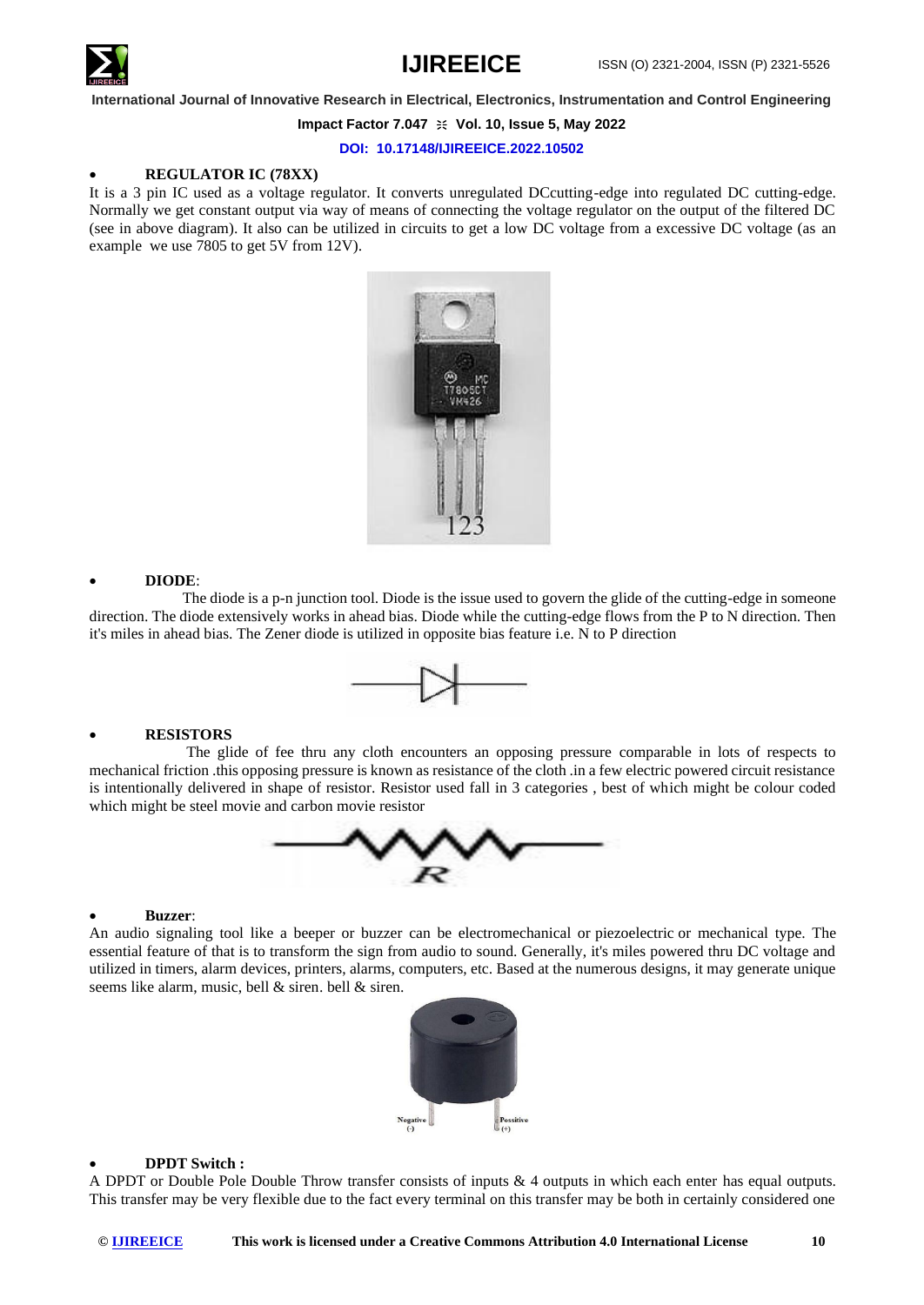

#### **Impact Factor 7.047**  $\cong$  **Vol. 10, Issue 5, May 2022**

#### **DOI: 10.17148/IJIREEICE.2022.10502**

among positions. The inputs of this transfer can hook up with 4 unique outputs, so it may redirect a circuit into unique modes of operation. This transfer is the mixture of SPDT switches. The schematic image of the dpdt transfer is proven beneathneath. DPDT Switch Symbol.

### **DPDT Switcbol**

### • **DC Motor Control using DPDT Switch**

Control the use of DPDT Switch The DPDT transfer circuit diagram is proven beneathneath that is used to govern a DC motor. To manage a DC motor, first, we want to attach the motor to a transfer. Generally, DPDT has six terminals while DC motor has terminals. Here, the transfer terminals.are

while DC motor has terminals. Here, the transfer terminals, are represented with A, B, C, D, E, F &G. The connection of this circuit is as follows. DPDT Switch to Motor Connection



#### **Electrolytic capacitor** :

Most not unusualplace forms of aluminum and tantalum electrolytic capacitors. All electrolytic capacitors (e-caps) are polarized capacitors whose anode (+) is fabricated from a selected steel on which an insulating oxide layer bureaucracy via way of means of anodization, appearing as the dielectric of the electrolytic capacitor

### **Electrolytic capacitor**



### • **Gear Box:**

Gear box "in any other case referred to as a equipment reducer or pace reducera $\varepsilon$ " is a hard and fast of gears that may be delivered to a motor to extensively lower pace and/or boom torque.

### **BCD to 7-segment latch de-coder drivers CD4511:**

The CD4511 is a BCD to seven phase latch, decoder and driver. The circuit pro-vides the features of a four-bit garage latch, an 8421 BCD-to-seven phase decoder, and an System output pressure functionality. It has a complete of four inputs